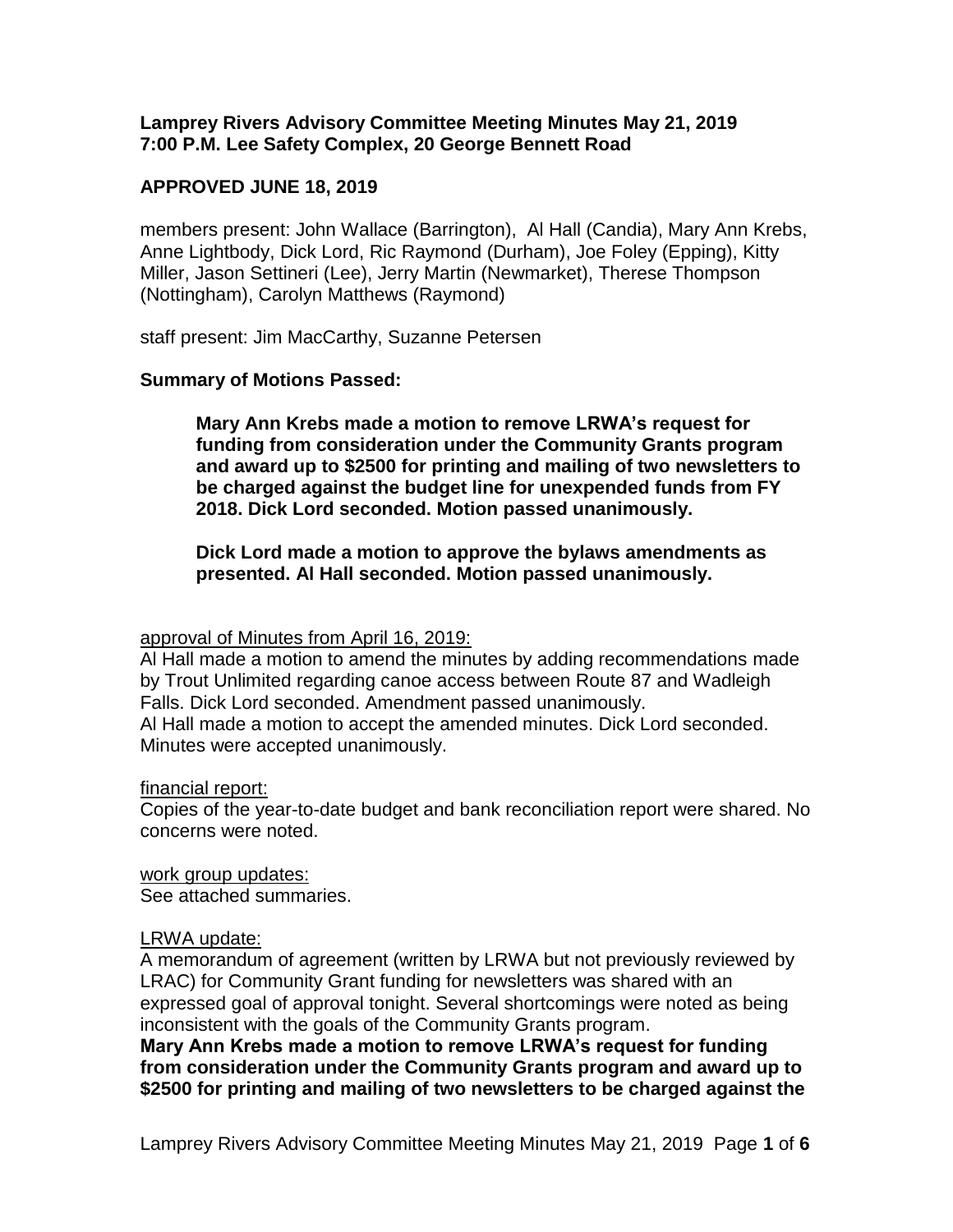# **budget line for unexpended funds from FY 2018. Dick Lord seconded. Motion passed unanimously.**

# town updates:

- Nottingham: Coltsfoot, an invasive wetlands plant, was recently discovered along a dirt road. Initial attempts to remove and contain it have been undertaken. A suggestion was made to request volunteer help from Nature Groupie.
- Raymond:
	- o The Raymond Conservation Commission is making plans to undertake wetlands inventory and mapping with the goal of identifying which wetlands should receive extra protection through wider setbacks. As noted in the outreach group notes, a key question to consider is the percentage of wetlands that occurs in the Lamprey River corridor. Carolyn Matthews reported that the RCC chair asked her to convey that this question cannot be answered until the wetland study is underway. She also reported that this type of wetland study (not a Prime Wetland study) might serve as a template for other towns in the watershed. A vote will be taken on May 22 to determine if the commission wants to pursue a Community Grant from LRAC to help defray costs. It was suggested that the Community Grants criteria might be overly stringent and warrant a review of criteria and process.
	- o In March, voters passed an ordinance to protect streams (including intermittent streams) with a 75 foot setback. It was unclear at the meeting how the town will implement protection of intermittent steams, (defined as a stream that has water in it at least six months of the year), but the affected streams are on the radar of landowners and the conservation commission.
- Barrington: The natural resources inventory co-occurrence mapping project is nearing completion. New maps have been printed. The Community Grant final report should be available soon.

# legislative update:

NHDES reported that the senate has approved the recommended change from having LAC members appointed by the NHDES commissioner to having them appointed by the RMAC. The bill will head back to the house for approval. Post-meeting update from NHDES on May 23, "the House concurred with the Senate amendment of HB 228 changing the appointing body for LAC members from the NHDES commissioner to the RMAC. This change will eliminate the need for LAC members to submit the financial disclosure form under RSA 15-A."

# bylaws amendment:

Based on amendments provided in writing and discussed at the April 16 meeting, **Dick Lord made a motion to approve the bylaws amendments as presented. Al Hall seconded. Motion passed unanimously.**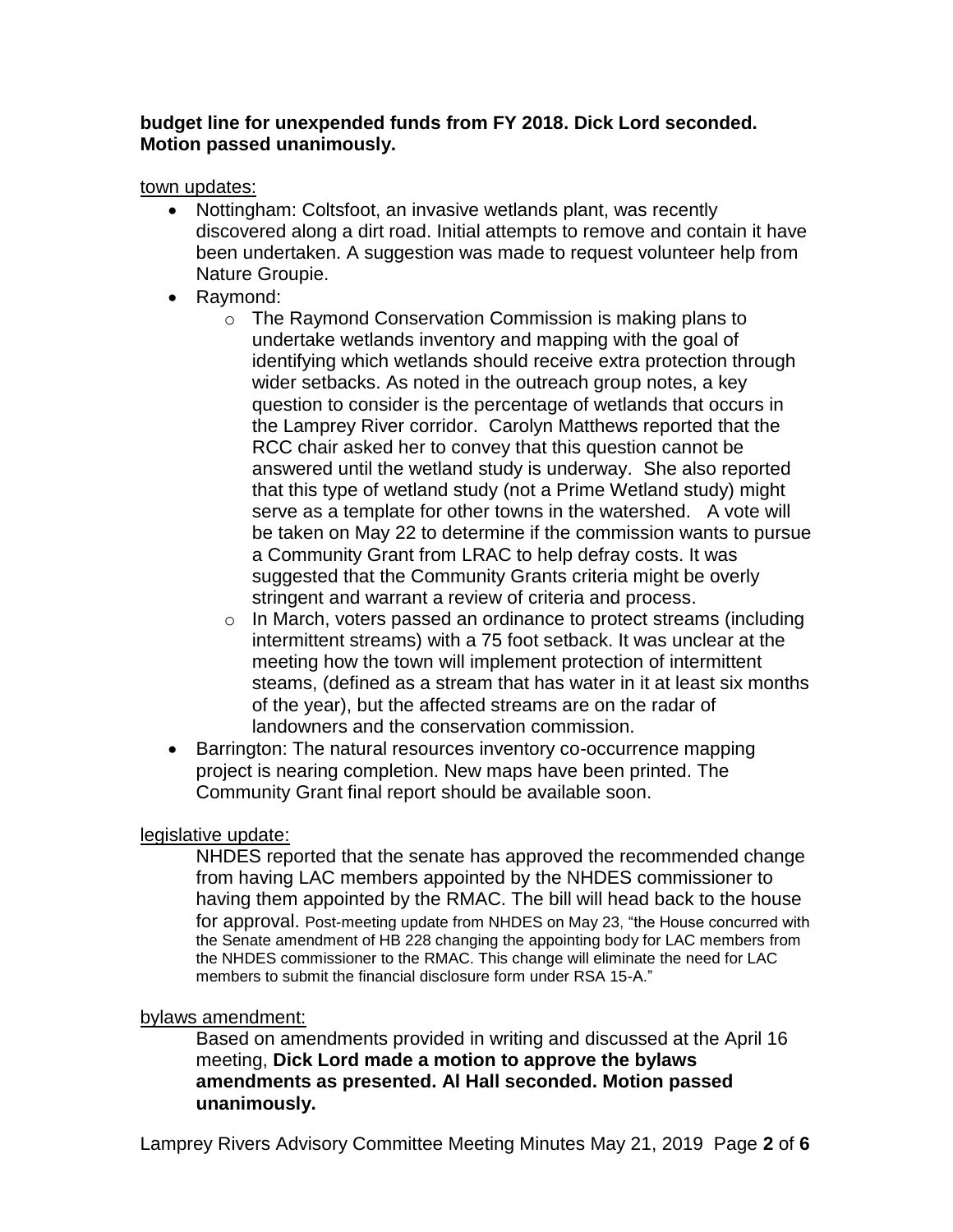## land protection:

- At the outreach workgroup meeting, Dick Lord provided several beautiful photographs of the river. The group selected its favorite to give as a gift to Laurel Cox for her many years of land protection work. Dick mounted and framed the photo and an engraved plaque will be affixed. Laurel was unable to attend tonight's meeting, so the photo will be given to her at home soon.
- The draft updated land protection map was shared and comments were solicited. It will go next to Laurel Cox for her input.

## other:

- It was noted that updates to the recreation maps have been added to the website and stickers have been placed on printed maps referencing the website updates. To help disseminate the maps, it was suggested that copies be provided to the conservation commissions, SELT, and local campsites.
- Wild and Scenic designation of the York River will be taken up by the US Congress on May 22. Several new rivers have been added to the Wild and Scenic Rivers System recently. The US Postal Service released its Wild and Scenic Rivers stamps today.
- A question was posed regarding how best to identify agricultural landowners so that we can better understand their concerns and how we might help them. Suggestions included municipal agricultural commissions, conservation districts, USDA agencies, regional planning commissions, NH water withdrawal licensing, and Steve Taylor.

# adjournment:

Dick Lord made a motion to adjourn. Kitty Miller seconded. Motion was approved unanimously. Meeting adjourned at 8:35.

# **ATTACHMENTS**

## **Outreach, Rec, History, & Wildlife Meeting Notes May 8, 2019**

present: Mary Ann Krebs, Dick Lord, Jerry Martin, Kitty Miller, Suzanne Petersen, Debbie McNelly

Q & A with Debbie McNelly, Raymond CC, regarding possible community grant

The RCC is looking to recommend to the planning board and the town updated wetlands set-back regulations amid lots of development after the wetland study is delivered to RCC. First they need to map the wetlands in town and determine their values. The Rockingham Planning Commission has been contracted to lead the mapping and apply for grants. We need to know what percentage of wetlands lie in the river corridors.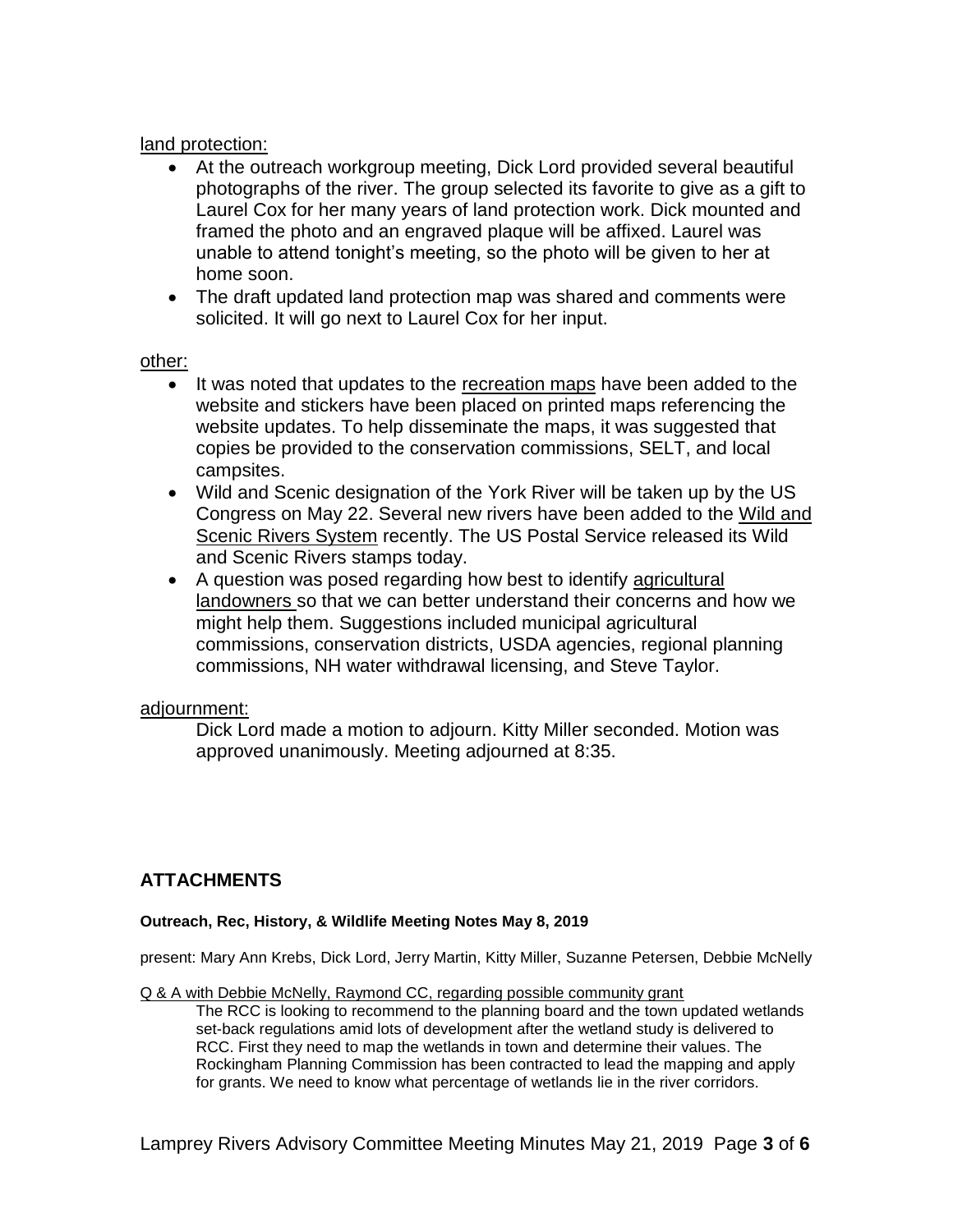### Saturday, May 11, 10-noon, Herring Aid at Macallen Dam

Tilton Conservation Area signage update

- Panels for the roadside canoe access and kiosk are ready. They will be delivered to Epping soon.
- Flood plain trail work has not yet begun.

Thompson Forest:

- It was agreed that we need on-site photos; panel completion date will be fall 2019.
- I could find no documentation of an agreement to pay for the kiosk panel; neither could Ellen. She has filled out a community grant application; we need to add the budget items:
	- o Joanne T. wants \$1200 for graphic design of the panel.
	- o Cathy A. wants \$750 for graphic design of the panel.
	- o Infinite Imaging can print the 40" x40" panel for \$225.55

outreach publicity estimates from Infinite Imaging, including basic graphic design:

- 1' x 8' banner for outside tent: \$136.00
- 24" x 36" double sides A frame with LRAC info \$342.46. Suzanne will look at other, less expensive options.

Rivers For Change update:

- May 13: Peter and Matt will paddle the full distance of the main stem Lamprey River.
- July 8-12: 12 middle school kids will experience 5 days of paddling and experiential learning. Cost per kid is \$400 with \$275 scholarships available.
- July 13, 8:00-11:00 On-the-water river clean up in Newmarket. Boats to borrow will be available.
- July 13, 2:00-5:00 Public paddle starting at Schoppmeyer Park to Packers Falls and back to Schoppmeyer. Suggested donation of \$5-\$10 for participants to help fund Source to Sea school programs. LRAC outreach folks can borrow a kayak from Peter for free.

rec map update:

- SRPC has sent a draft land protection map update to Joe.
- Cathy has not been able to upload or layer anything with the existing land protection map. The new land protection map might not be any different.
- Ric Raymond might be able to help. He will contact Cathy to try to understand the compatibility issue(s).
- Stickers have been affixed to existing maps directing readers to visit [www.lampreyriver.org](http://www.lampreyriver.org/) for updates. Descriptions of new sites have been uploaded.
- Extra stickers are available for surplus maps that you might have in your car or house.

### vernal pool trek:

7 people attended. Egg masses for wood frogs, spotted & blue spotted salamanders found. No fairy shrimp this time. Several last-minute cancellations; otherwise, we would have had about 12 attend. Newmarket was a big disappointment- initial enthusiasm from a walking group floundered.

### wildlife camera:

Deploying the camera back to the canoe passage enhancement project area was discussed, but the decision was made to deploy it to Dick's backyard.

### potential trash in river:

Kitty reported that she has seen several large, white blobs in the river in Lee. She will try to get a closer look or retrieve a sample.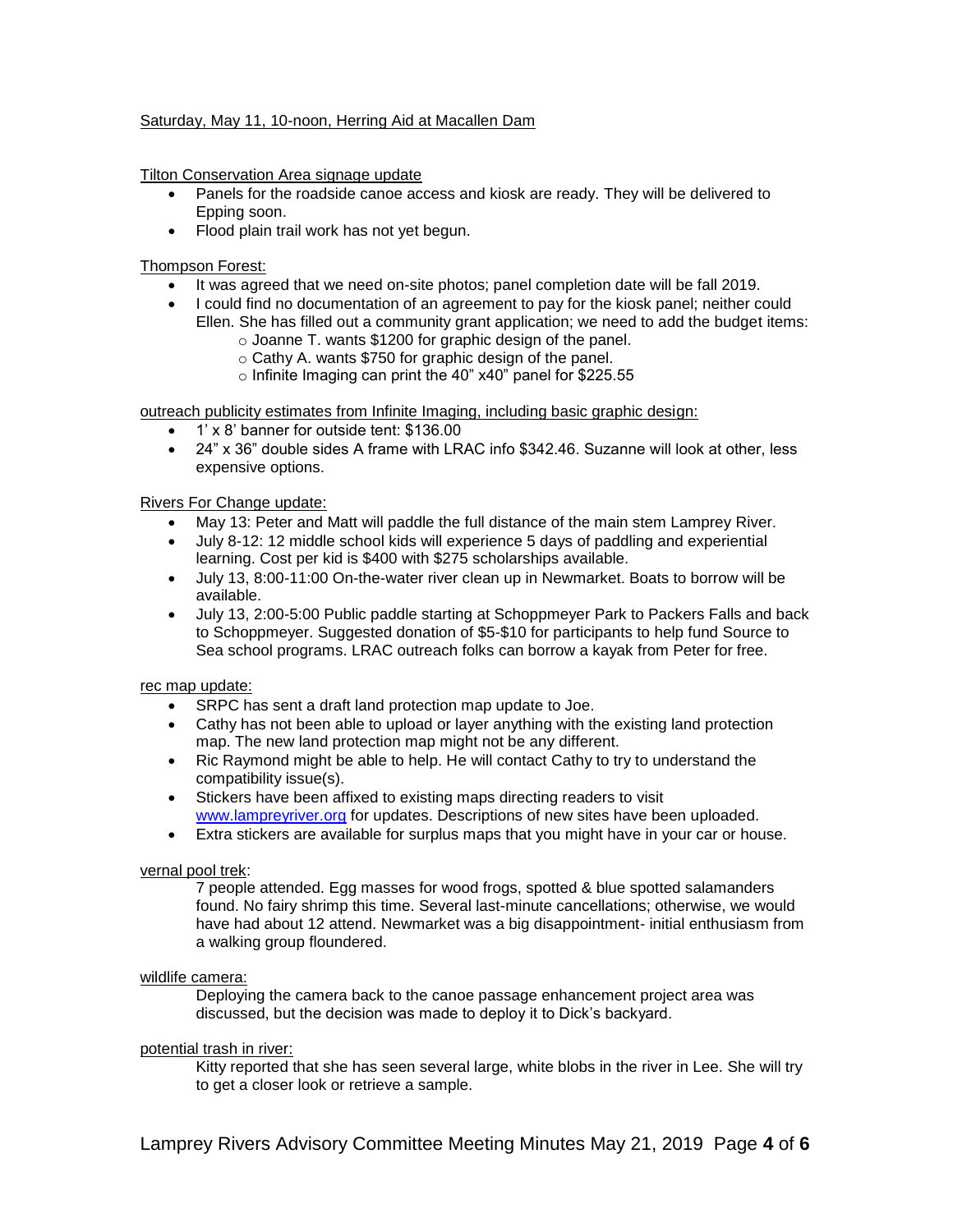### Thompson Forest trail issue:

Jerry reported that he walked the trails. The little spur to the river is not well marked and visitors are not using it as a outlook; they are using it to create a new trail along the river. Suzanne will alert Ellen and offer our help to brush it in or add signage if needed.

### **Project Review Meeting Notes May 2, 2019**

### Durham 263 Newmarket Road, wetlands:

The applicant requests an "after-the-fact" wetland permit to continue to use an existing driveway to access two proposed dwellings. An alternative access was proposed and approved, but this will not be constructed as it is more impactful. The New Hampshire Fish and Game Department has requested that a 36" culvert be installed beneath the existing driveway.

The Natural Heritage Report indicates that several species of concern are found in or near this proposed project area: American eel, Blanding's turtle, northern black racer, and spotted turtle. The NHB questions whether this site might be potential habitat for great bur-reed.

The committee is well aware that turtles of many species are abundant in this area and that they require both wetlands and dry upland areas. We have no information at present regarding potential build-out of the lots accessed by this road. We recommend that great care be taken to cause as little disturbance as possible to aquatic and terrestrial habitats and the wild residents that rely on them.

### Epping, Epping Crossing Solar Array, AoT:

The proponent desires to construct a 3 MW solar field consisting of 10,500 panels. The already-altered site is to be cleared, graded, loamed, and seeded and solar panels installed. The site will remain a field and will be mowed only enough to keep vegetation lower than the panels.

The Natural Heritage Bureau report indicates that the NH State Endangered Georgia bulrush is present near the site. Communications between the applicant and NHDES indicate that these plants will not be impacted by the proposed project.

The plan stipulates an annual inspection to check for and remove invasive plants. Given the variety of species and best times for management, we recommend more frequent inspections for at least the first few years until the desired vegetation becomes well established. We also recommend that the person or persons responsible for the management of vegetation have qualifications beyond simple landscaping skills and that any permits issued include a commitment from this trained person or entity.

The project proposes grass as the primary vegetation. With all the open space and light maintenance proposed, this site could offer a wonderful space for wildflowers or at least a conservation mix to encourage local pollinators.

### Newmarket, MacIntosh and Tucker public water wells, environmental review:

The town proposes to separate the blending of two water sources to improve capacity. Each source will now be treated individually. No permits are being applied for at this time. No direct impacts to the Piscassic River are anticipated. Joe will send a quick email to NHDES.